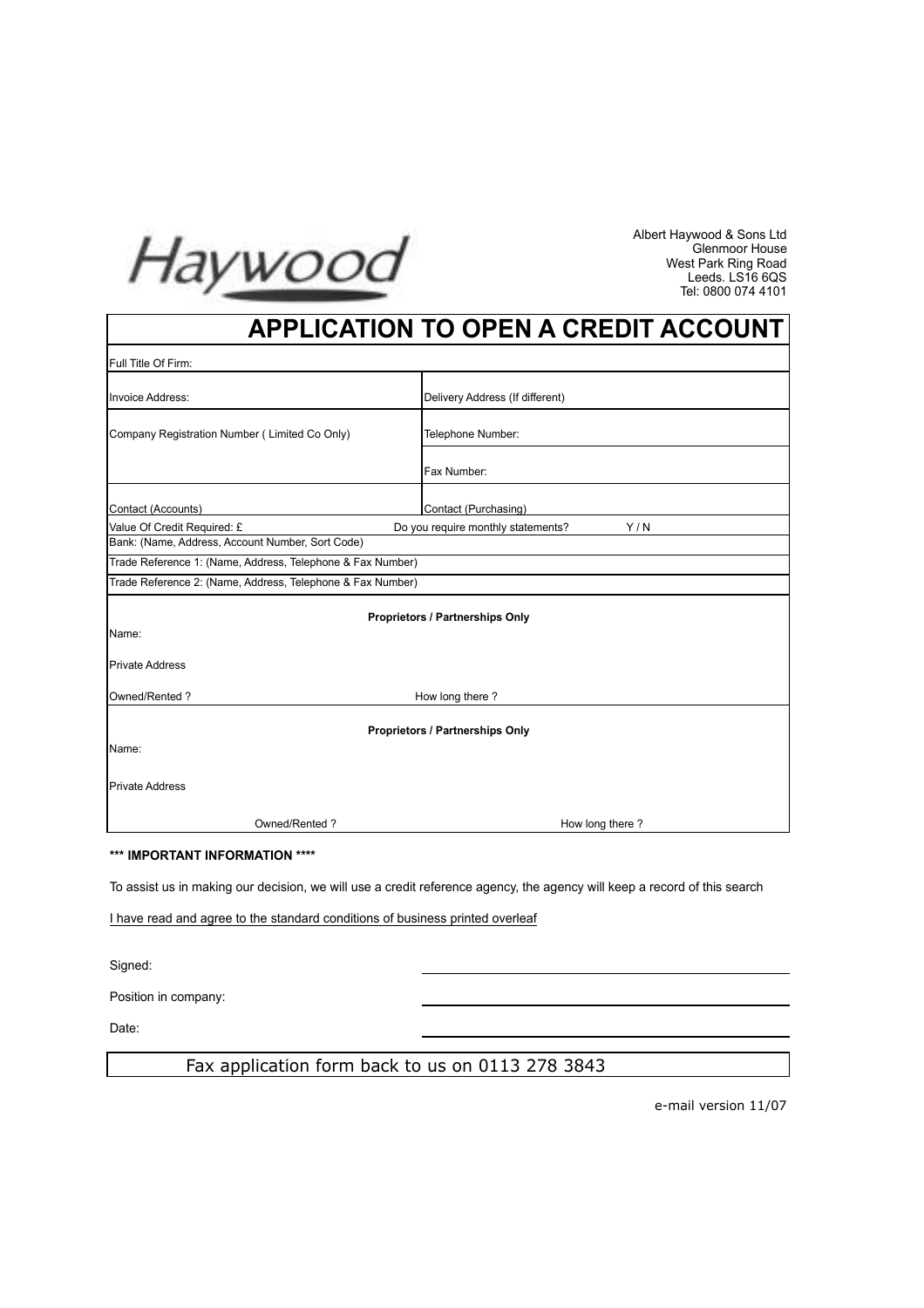#### **ALBERT HAYWOOD AND SONS LIMITED STANDARD TERMS AND CONDITIONS FOR THE SUPPLY OF GOODS BUSINESS EDITION (SEPT 2014 VERSION)**

# **1 DEFINITIONS**

In this document the following words shall have the following meanings:

- 1.1 "Agreement" means these Terms and Conditions together with the terms of any applicable Specification;
- 1.2 "Customer" means the organisation that purchases goods from the Supplier;
- 1.3 "Intellectual Property Rights" means all patents, registered and unregistered designs, copyright, trademarks, know-how and all other forms of intellectual property wherever in the world enforceable;
- 1.4 "Specification" means a statement of work, quotation or order acknowledgment / confirmation describing the goods to be provided by the Supplier;
- 1.5 "Supplier" means Albert Haywood and Sons Limited (Company Number 948233) of Glenmoor House, West Park Ring Road, Leeds LS16 6QS, which for the avoidance of doubt shall include all subsidiary companies and trading names.

# **2 GENERAL**

- 2.1 These Terms and Conditions shall apply to all contracts for the supply of goods by the Supplier to the Customer.
- 2.2 Before the commencement of the supply of goods the Supplier shall submit to the Customer a Specification which shall specify the goods to be supplied and the price payable. The Customer shall notify the Supplier within 24 hours if the Customer does not agree with the contents of the Specification. All Specifications shall be subject to these Terms and Conditions.
- 2.3 The Supplier shall use all reasonable endeavours to complete the supply of goods within estimated time frames but time shall not be of the essence in the performance of any supply of goods.

# **3 PRICE AND PAYMENT**

- 3.1 The price for the supply of goods is as set out in the Specification.
- 3.2 The Supplier may invoice the Customer before delivery of the goods or, where credit terms have been granted by the Supplier, after despatch of the goods.
- 3.3 Invoiced amounts shall be due and payable prior to delivery of the goods or, subject to the granting of credit terms in accordance with Clause 3.2, within 30 days of the end of the month that the invoice was issued. The Supplier shall be entitled to charge interest on overdue invoices from the date when payment becomes due from day to day until the date of payment at a rate of eight percent per annum above the base rate of the Bank of England. In the event that the Customer's procedures require that an invoice be submitted against a purchase order to payment, the Customer shall be responsible for issuing such purchase order before the goods are supplied.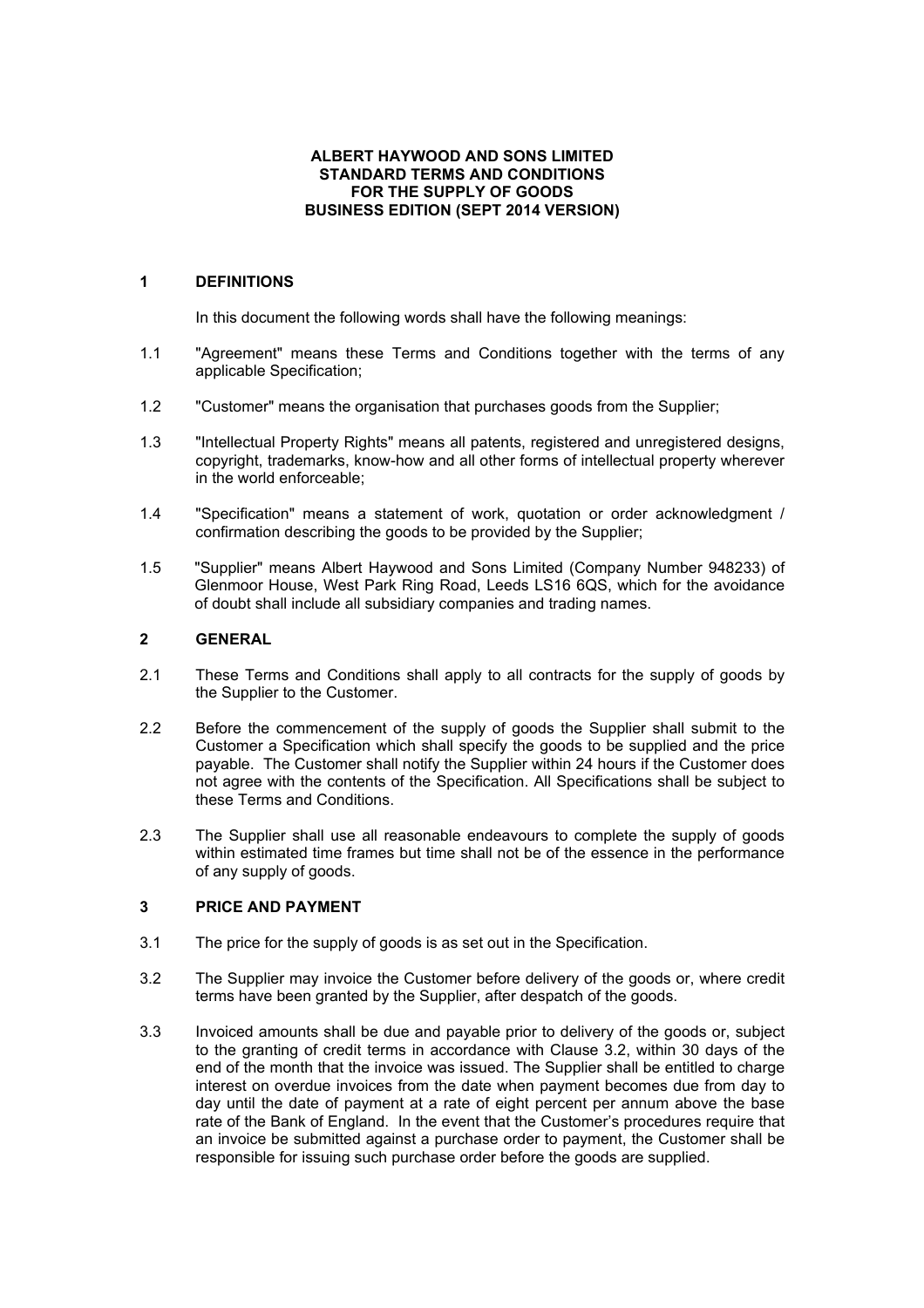## **4 SPECIFICATION OF THE GOODS**

All goods shall be required only to conform to the specification in the Specification. For the avoidance of doubt no description, specification or illustration contained in any product pamphlet or other sales or marketing literature of the Supplier and no representation written or oral, correspondence or statement shall form part of the contract.

# **5 DELIVERY**

- 5.1 The date of delivery specified by the Supplier is an estimate only. Time for delivery shall not be of the essence of the contract and the Supplier shall not be liable for any loss, costs, damages, charges or expenses caused directly or indirectly by any delay in the delivery of the goods.
- 5.2 All risk in the goods shall pass to the Customer upon delivery.
- 5.3 The Customer shall provide full details of their requirements with respect to delivery and the Supplier shall have no liability to the Customer in respect of failed delivery due to the insufficiency of the information provided by the Customer.
- 5.4 If delivery is required to be made to a residential location, then the delivery will only be made to a **ground floor entrance**.
- 5.5 If the Specification allows for a timed delivery, the Supplier shall be liable to refund the extra charge for this service if the delivery is more than 30 minutes late.
- 5.6 It is the Customer's responsibility to accept delivery of the goods, either at the advised delivery location or at an agreed alternative location. The Customer is liable to pay any return load and re-delivery charges incurred by the Supplier due to its failure to comply with this Clause 5.6.
- 5.7 If the Customer fails to accept delivery in accordance with Clause 5.6, the goods will normally be returned to the Supplier's depot and the Supplier shall endeavour to arrange revised delivery details. Goods will only be left on site if prior agreement is made and this is conditional upon the Customer accepting all risk in the left goods; this provision shall be a condition precedent on leaving goods and acceptance of this Clause 5.7 is deemed to have been made by the Customer.
- 5.8 The Customer is responsible for unloading any bulky goods and any waiting time incurred by the haulier due to delay in unloading goods or accepting delivery may be charged by the Supplier. The charge for waiting time shall be £50.00 per hour and shall apply once the haulier has been on site for at least 30 minutes.
- 5.9 The Customer is responsible for signing for the acceptance of goods and this is a condition precedent on delivery. **The Customer is responsible for ensuring that the delivery is correct in quantity and undamaged prior to signing for the delivery**. The Supplier shall have no liability to the Customer and shall have no obligation to provide a refund if the goods are not properly checked prior to signing for them.
- 5.10 The Supplier reserves the right to charge geographical surcharges for delivery to remote locations.
- 5.11 Deliveries are made by a separate delivery company and any damage caused to property by the haulier or their vehicles will be dealt with directly between the haulier and the Customer. For the avoidance of doubt, any product related damage or defective product is to be dealt with in accordance with Clause 15 (Returns and Refunds).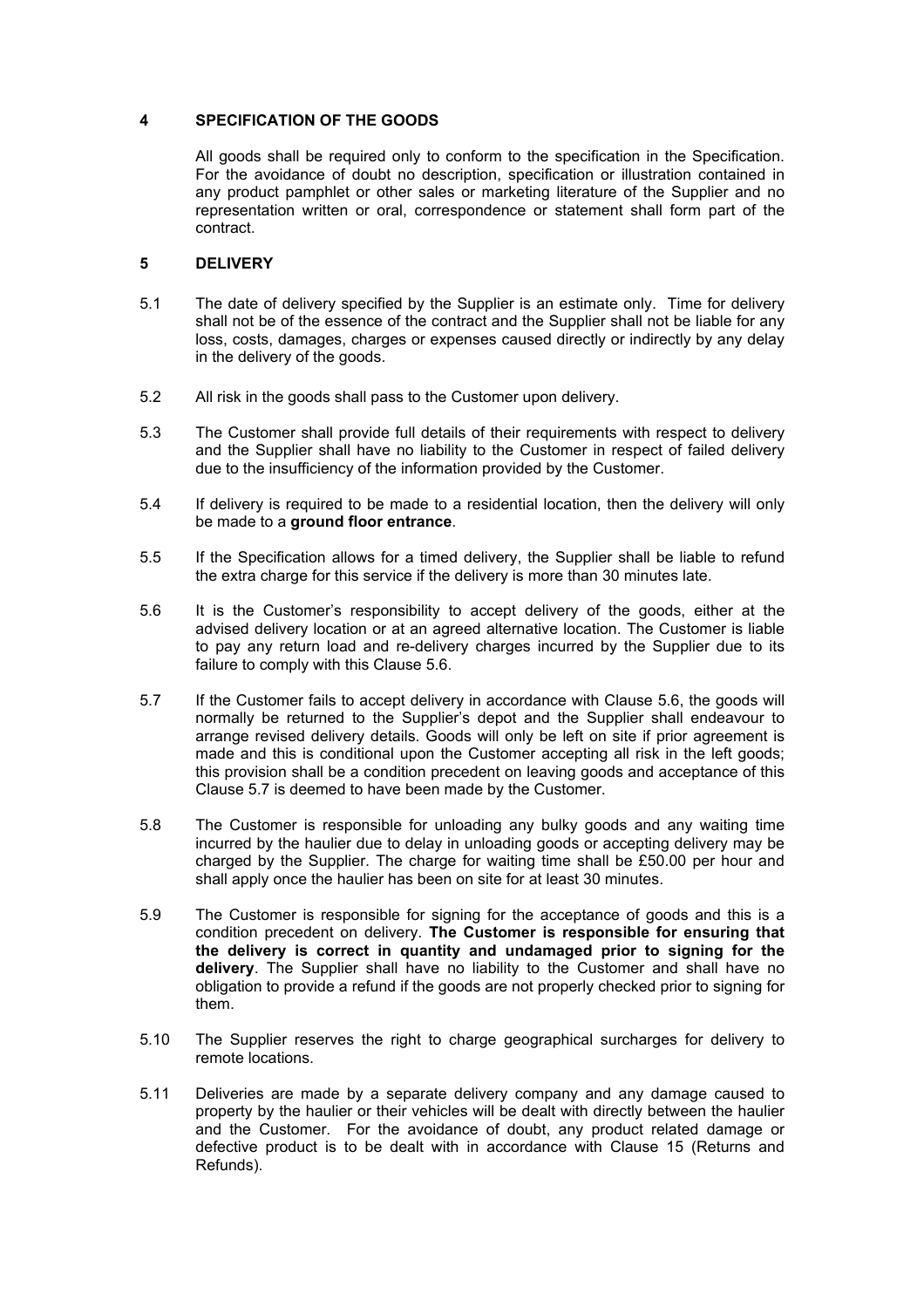5.12 Goods may, at the Customer's choice, be collected by prior appointment from the Supplier's premises.

# **6 TITLE**

Title in the goods shall not pass to the Customer until the Supplier has been paid in full for the goods.

# **7 CUSTOMER`S OBLIGATIONS**

- 7.1 To enable the Supplier to perform its obligations under this Agreement the Customer shall:
	- 7.1.1 co-operate with the Supplier;
	- 7.1.2 provide the Supplier with any information reasonably required by the Supplier;
	- 7.1.3 obtain all necessary permissions and consents which may be required before the commencement of the supply of goods; and
	- 7.1.4 comply with such other requirements as may be set out in the Specification or otherwise agreed between the parties.
- 7.2 The Customer shall be liable to compensate the Supplier for any expenses incurred by the Supplier as a result of the Customer's failure to comply with Clause 7.1 or for any other breach of the Agreement.
- 7.3 Without prejudice to any other rights to which the Supplier may be entitled, in the event that the Customer unlawfully terminates or cancels the goods agreed to in the Specification, the Customer shall be required to pay to the Supplier as agreed damages and not as a penalty the full amount of any third party costs to which the Supplier has committed and in respect of cancellations notified with less than five working days' written notice the full amount of the goods contracted for as set out in the Specification, and the Customer agrees this is a genuine pre-estimate of the Supplier's losses in such a case. For the avoidance of doubt, the Customer's failure to comply with any obligations under Clause 7.1 shall be deemed to be a cancellation of the goods and subject to the payment of the damages set out in this clause.
- 7.4 In the event that the Customer or any third party, not being a sub-contractor of the Supplier, shall omit or commit anything which prevents or delays the Supplier from undertaking or complying with any of its obligations under this Agreement, then the Supplier shall notify the Customer as soon as possible and:
	- 7.4.1 the Supplier shall have no liability in respect of any delay to the delivery of any goods;
	- 7.4.2 if applicable, the timetable for delivery will be modified accordingly;
	- 7.4.3 the Supplier shall notify the Customer at the same time if it intends to make any claim for additional costs.

# **8 ALTERATIONS TO THE SPECIFICATION**

8.1 The parties may at any time mutually agree upon and execute new Specifications. Any alterations in the scope of goods to be provided under this Agreement shall be set out in the Specification, which shall reflect the changed goods and price and any other terms agreed between the parties.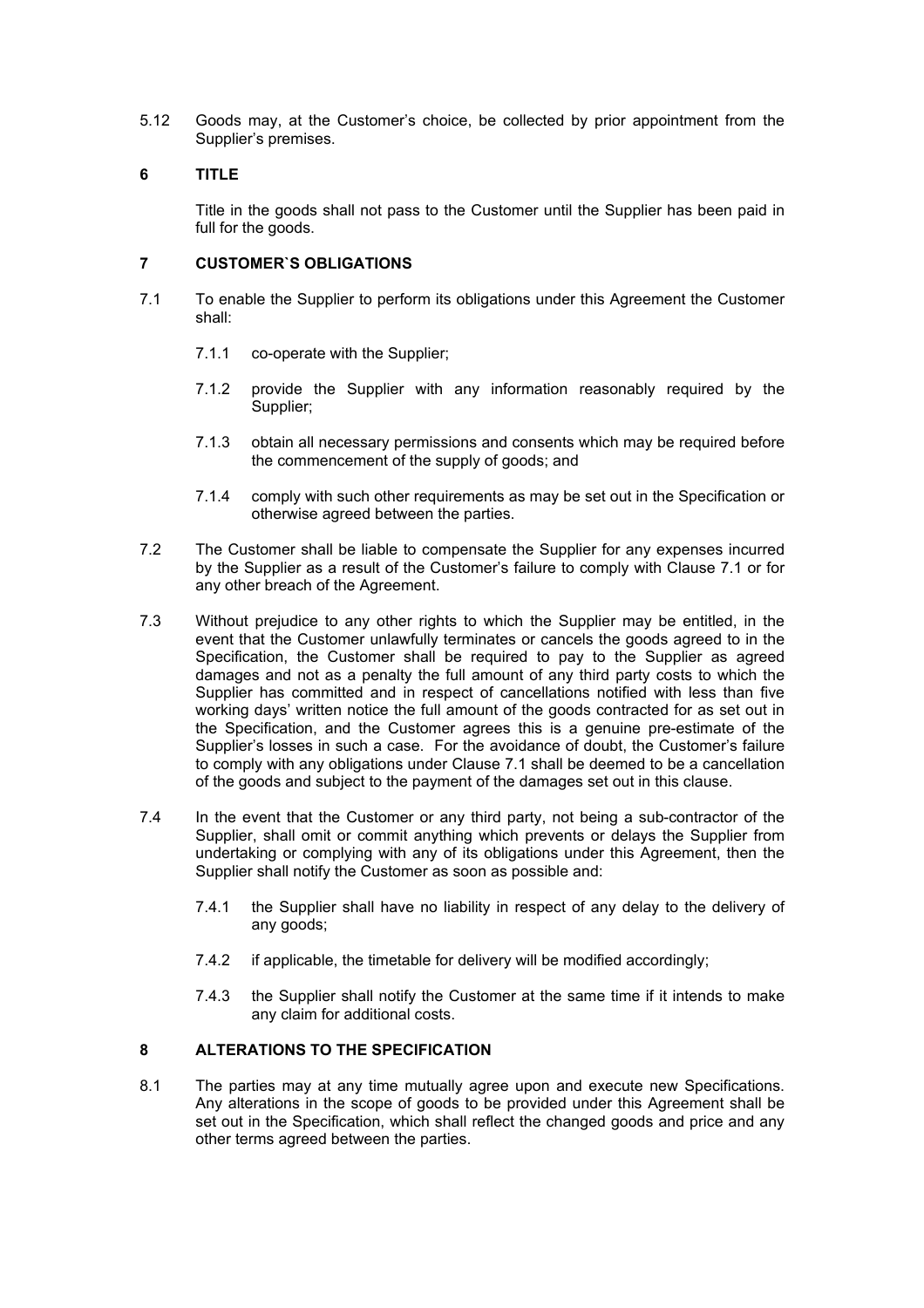- 8.2 The Customer may at any time request alterations to the Specification by notice to the Supplier. On receipt of the request for alterations the Supplier shall, within 5 working days or such other period as may be agreed between the parties, advise the Customer by notice in writing of the effect of such alterations, if any, on the price and any other terms already agreed between the parties.
- 8.3 Where the Supplier gives written notice to the Customer agreeing to perform any alterations on terms different to those already agreed between the parties, the Customer shall, within 5 working days of receipt of such notice or such other period as may be agreed between the parties, advise the Supplier by notice whether or not it wishes the alterations to proceed.
- 8.4 Where the Supplier gives written notice to the Customer agreeing to perform alterations on terms different to those already agreed between the parties, and the Customer confirms in writing that it wishes the alterations to proceed on those terms, the Specification shall be amended to reflect such alterations and thereafter the Supplier shall perform this Agreement upon the basis of such amended terms.

#### **9 WARRANTY**

Except as expressly stated in this Agreement, all warranties whether express or implied, by operation of law or otherwise, are hereby excluded in relation to the goods to be provided by the Supplier.

#### **10 INDEMNIFICATION**

The Customer shall indemnify the Supplier against all claims, costs and expenses which the Supplier may incur and which arise, directly or indirectly, from the Customer's breach of any of its obligations under this Agreement, including any claims brought against the Supplier alleging that any goods provided by the Supplier in accordance with the Specification infringes a patent, copyright or trade secret or other similar right of a third party.

### **11 LIMITATION OF LIABILITY**

- 11.1 Except in respect of death or personal injury due to negligence for which no limit applies, the entire liability of the Supplier to the Customer in respect of any claim whatsoever or breach of this Agreement, whether or not arising out of negligence, shall be limited to the price paid by the Customer to the Supplier for the goods in respect of which the claim relates.
- 11.2 In no event shall the Supplier be liable to the Customer for any loss of business, loss of opportunity or loss of profits or for any other indirect or consequential loss or damage whatsoever. This shall apply even where such a loss was reasonably foreseeable or the Supplier had been made aware of the possibility of the Customer incurring such a loss.

#### **12 SPECIAL CONDITIONS FOR THE SUPPLY OF PACKAGING**

- 12.1 This Clause 12 applies where the goods to be supplied are from the Supplier's range of packaging products**.**
- 12.2 Packaging products may be stock items which are delivered directly from the Supplier's premises or may be arranged and delivered by a third party.
- 12.3 It is the responsibility of the Customer to ensure that the goods are ordered in the correct quantity and in accordance with the Customer's requirements. The Supplier has no responsibility to accept the return of any goods unless they are defective.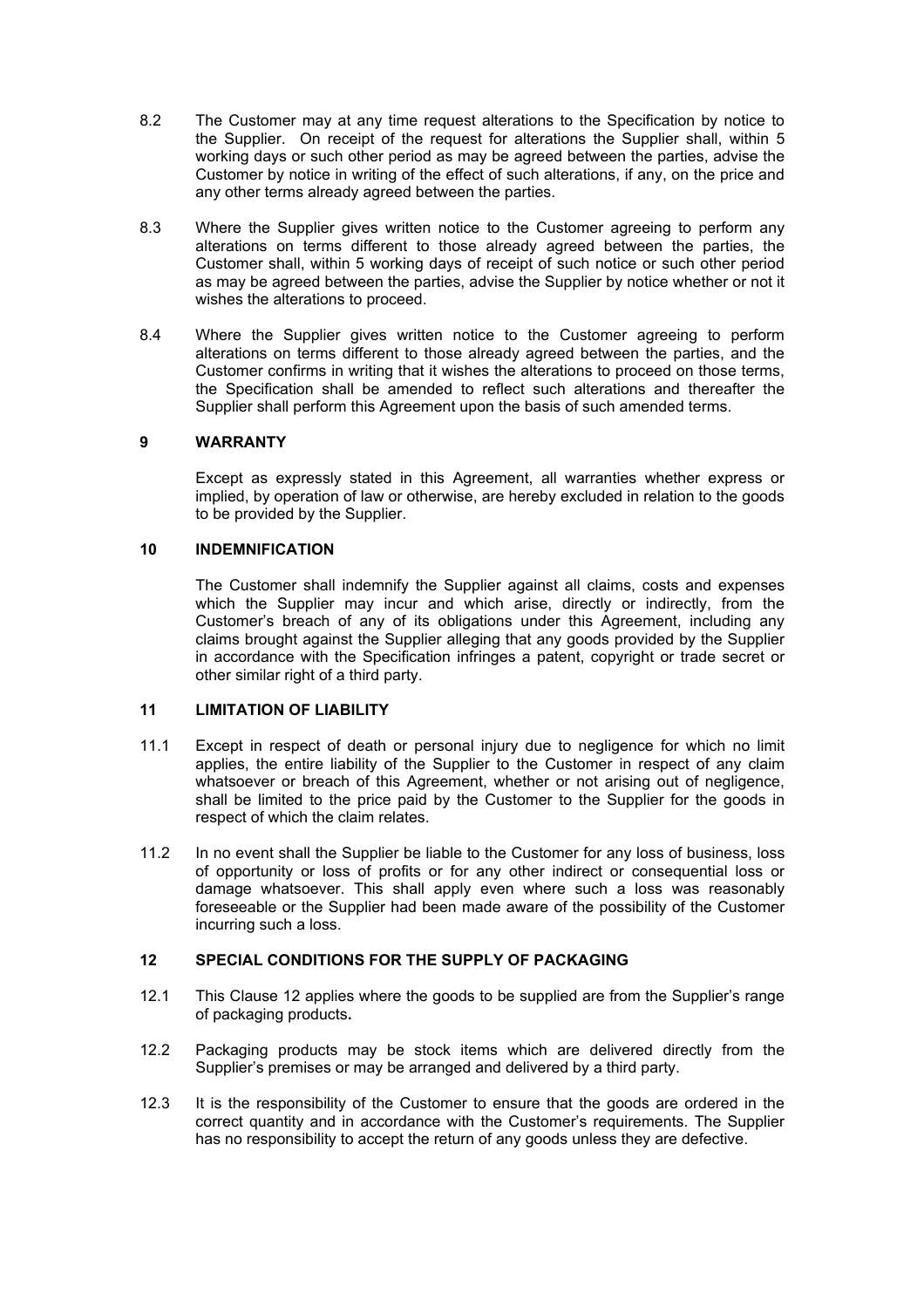- 12.4 The goods are made to tolerances and all sizes are approximate and may vary slightly. For the avoidance of doubt, minor variations in dimensions are not a defect for the purposes of the Agreement. The Supplier shall notify significant changes in dimensions at point of sale.
- 12.5 The designs of any personalised items and carton artwork are the property of the Supplier. The price of the goods is only reflective of a contribution toward the personalised element of the design. All print stamps remain the property of the Supplier. The Supplier reserves the right to dispose of any designs which have not been used within any order received from the Customer for a period of at least two years.
- 12.6 It is the responsibility of the Customer to ensure the suitability and appropriate use of the goods; the Supplier shall accept no liability in respect of how the Customer uses the goods.

#### **13 SPECIAL CONDITIONS FOR THE SUPPLY OF CLOTHING**

- 13.1 This Clause 13 applies where the goods to be supplied are from the Supplier's range of clothing**.**
- 13.2 In the event that the Customer orders non-personalised goods of incorrect size, the Supplier may exchange goods for the correct size items. The Customer shall be responsible for the return of goods and for the delivery costs of replacement items. Personalised items may not be cancelled or exchanged unless defective.
- 13.3 All embroidery designs remain the property of the Supplier.
- 13.4 All chest sizes quoted are approximate and minor discrepancies shall not be considered defects for the purpose of the Agreement.
- 13.5 The Customer may use information provided by the Supplier, including details on the Supplier's website or brochure but it is the Customer's responsibility to ensure that the goods that they are ordering are suitable for their requirements. **Colours of goods may not be identically represented on photographs due to camera or monitor settings and goods may vary slightly in colour depending on factors such as illumination or type of fabric.**
- 13.6 Goods may vary slightly in colour depending on the manufacturing batch; slight variations, especially from previous deliveries, shall not be considered as defects for the purpose of the Agreement.
- 13.7 It is the responsibility of the Customer to ensure that the base garment is fully in accordance with their requirements before they order any personalisation.
- 13.8 The Supplier may provide sample garments to assist the Customer in selection of their order. All samples must be returned at the Customer's expense within 28 days or the sample may be charged for by the Supplier.
- 13.9 Samples may show slight variation in colour to actual garments due to the age of the sample. Samples are provided as a guide and minor deviation from a sample shall not be considered as a defect for the purpose of the Agreement.
- 13.10 If the Specification involves any design work by the Supplier, then the Customer shall confirm their written approval or changes required in writing within 28 days of the issue of the design. No work will commence without written approval in accordance with this clause and the Supplier shall have no liability in respect of delays caused by late approval.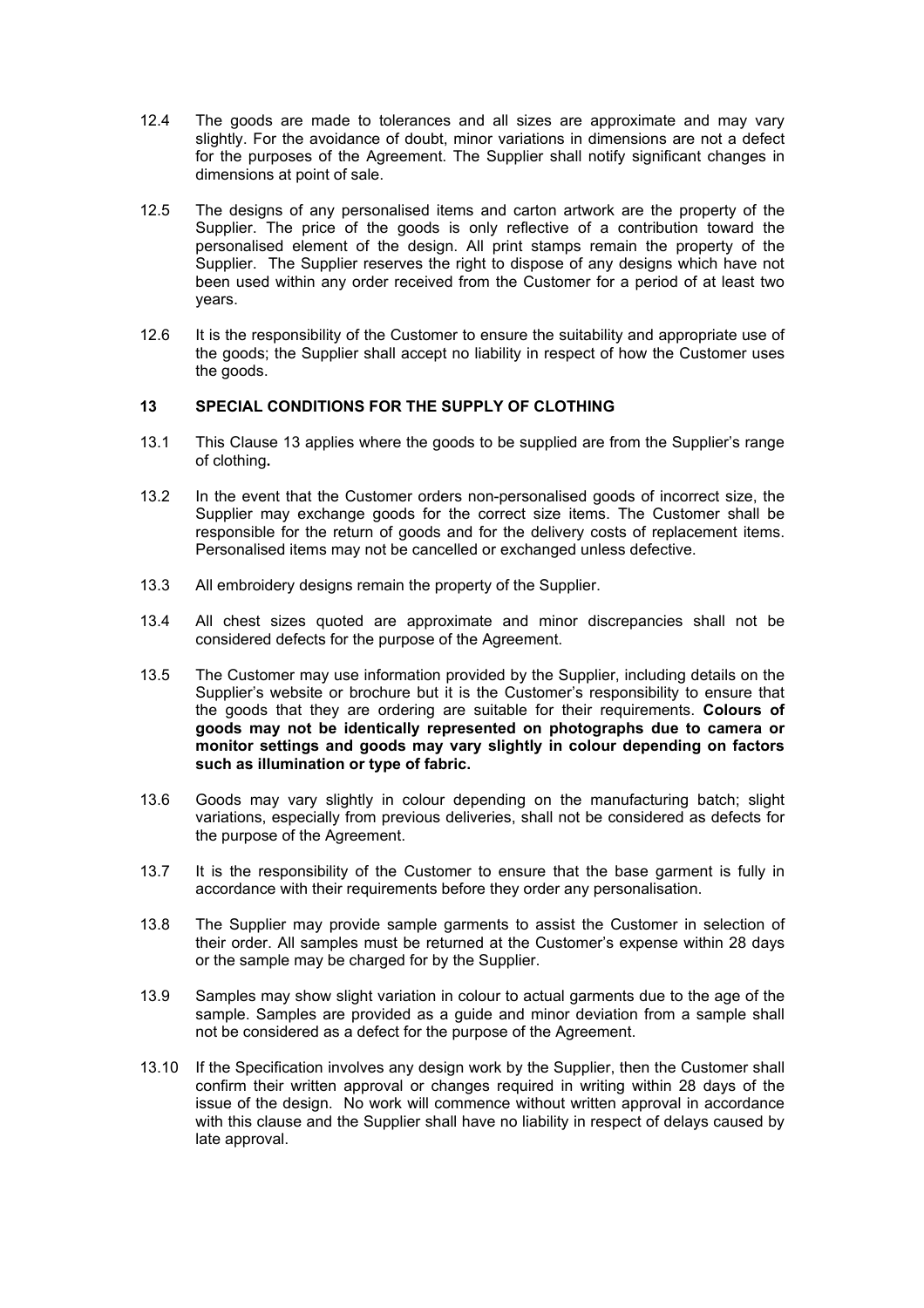13.11 In the event that the Specification involves the design of a logo or similar, then the Customer may instruct one change to the design that will be made free of charge by the Supplier. Any further design changes may be charged as additional work by the Supplier.

## **14 SPECIAL CONDITIONS FOR THE SUPPLY OF COVERS**

- 14.1 This Clause 14 applies where the goods to be supplied are from the Supplier's range of covers**.**
- 14.2 All covers are hand cut and will vary slightly in size.
- 14.3 Covers are designed for transportation and slight aesthetic discrepancies may occur in colour and fit. Such minor discrepancies shall not be considered as defects for the purpose of the Agreement.
- 14.4 Any personalised items must be stipulated at the time of order; the personalisation occurs during manufacture and it is not possible to add this retrospectively as a change to the order.
- 14.5 The design of any personalised detail shall be owned by the Supplier.
- 14.6 If the Specification involves any design work by the Supplier, then the Customer shall confirm their written approval or changes required in writing within 28 days of the issue of the design. No work will commence without written approval in accordance with this clause and the Supplier shall have no liability in respect of delays caused by late approval.
- 14.7 Any personalisation may be subject to a minimum order quantity.
- 14.8 The design and manufacture of covers shall be completed with the reasonable skill and care to be expected of a designer and manufacturer carrying out works of a similar size and scope to that detailed in the Specification.
- 14.9 The Customer is responsible for providing accurate information in respect of their requirements and the Supplier shall not be liable for any costs incurred as a result of incorrect information being provided by the Customer.
- 14.10 Covers are water resistant and will provide temporary protection against brief exposure to rain or snow showers only. The Supplier accepts no liability for items being left exposed to the elements for a prolonged period by the Customer.
- 14.11 Any advice on lead time provided by the Supplier is a guide only and shall not constitute a guarantee of time of delivery. No precedent may be drawn from the amount of lead time required on previous contracts between the Customer or any third party and the Supplier.
- 14.12 Bespoke or personalised covers may not be cancelled or returned by the Customer unless they are defective.

# **15 RETURNS AND REFUNDS**

- 15.1 The Customer is not entitled to a refund for any bespoke or personalised items, any packaging or any covers unless they are defective in accordance with the provisions of the Agreement.
- 15.2 The Customer may exchange incorrectly ordered items of clothing provided they are standard items and are not personalised.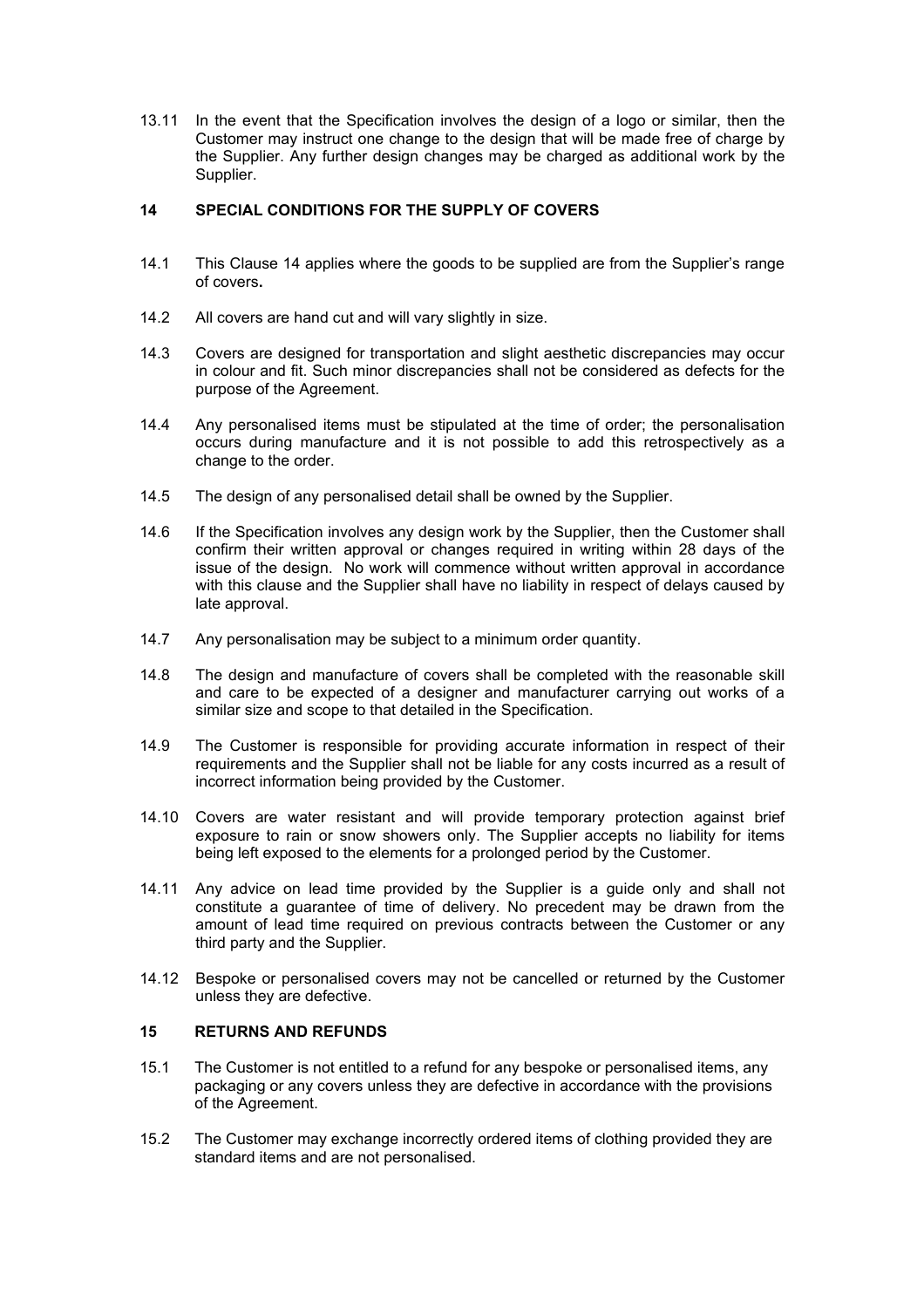- 15.2.1 The Customer shall be responsible for returning items to be exchanged and for all associated costs and the delivery costs of replacement items unless they are defective.
- 15.2.2 The goods to be exchanged must be returned in their unopened original packaging, unused and their original condition.
- 15.3 The Supplier shall replace or refund the cost of any defective goods within seven days of receipt.

#### **16 INTELLECTUAL PROPERTY RIGHTS**

All Intellectual Property Rights produced from or arising as a result of the performance of this Agreement shall, so far as not already vested, become the absolute property of the Supplier, and the Customer shall do all that is reasonably necessary to ensure that such rights vest in the Supplier by the execution of appropriate instruments or the making of agreements with third parties.

#### **17 PRIVACY AND PROTECTION OF THE CUSTOMER'S INFORMATION**

All details relating to the Customer's credit or debit card shall be destroyed by the Supplier on the same working day on which payment was made. The Supplier shall not retain any financial information relating to the Customer.

#### **18 COMPLAINTS**

- 18.1 If the Customer has any complaints with respect of the service or goods provided by the Supplier, these should in the first instance be addressed to the Supplier. All complaints shall be submitted in writing and be clearly titled "Complaint" and shall clearly detail the reasons for the complaint.
- 18.2 The Customer shall allow the Supplier a minimum 14 days from the delivery of the complaint in order to respond to a complaint raised in accordance with Clause 18.1.
- 18.3 If the Customer does not accept the response to a complaint as detailed in Clause 18.2, then they shall notify the Supplier in writing within 14 days of the date of the response.
- 18.4 The Supplier shall be allowed a further 7 days from receipt to respond to the notice of non-acceptance detailed in Clause 18.3.

#### **19 FORCE MAJEURE**

Neither party shall be liable for any delay or failure to perform any of its obligations if the delay or failure results from events or circumstances outside its reasonable control, including but not limited to acts of God, strikes, lock outs, accidents, war, fire, the act or omission of government, highway authorities or any telecommunications carrier, operator or administration or other competent authority, or the delay or failure in manufacture, production, or supply by third parties of equipment or supply of goods, and the party shall be entitled to a reasonable extension of its obligations after notifying the other party of the nature and extent of such events.

# **20 INDEPENDENT CONTRACTORS**

The Supplier and the Customer are contractors independent of each other, and neither has the authority to bind the other to any third party or act in any way as the representative of the other, unless otherwise expressly agreed to in writing by both parties. The Supplier may, in addition to its own employees, engage sub-contractors to provide all or part of the supply of goods being provided to the Customer and such